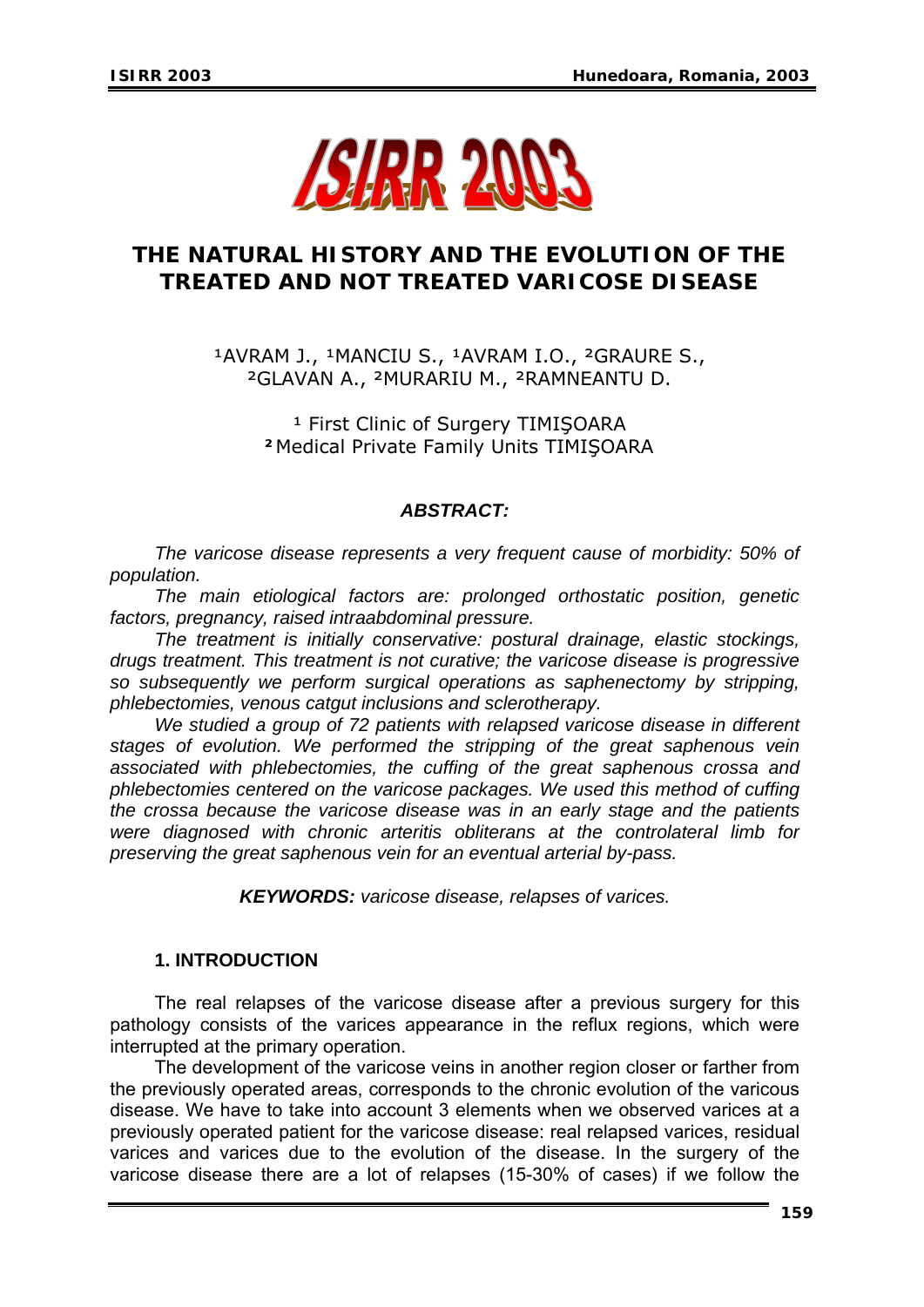patients for a long time. This disease is a chronic evolving pathology determined by a defect in the venous walls in many cases, the veins having a predisposition for dilatation.

Clinic arguments for relapsed varices: free interval of time after surgery; postoperatory scars; disseminated varicose veins with fragile and tortuous veins.

When we know the physiopathological aspects of the surgical treatment we can easily recognize the causes of the relapses. The persistence of some reflux points will determine the relapse because the functional objective of the varices treatment was not solved (the suppression of the pathologic reflux which determines the increased orthostatic venous pressure). The reflux may persist if the sclerotherapy is used exclusively for the treatment of all types of varices. If some varicose packets and their collaterals are not excised there will exist an important source of relapses.

The relapses may also appear, when a correct surgical treatment is applied, because of the evolving character of the disease due to the genetic factors (family history of varicose disease). These patients must be controlled regularly and carefully and when the first varicose veins appear we must start a therapeutic procedure (mainly sclerotherapy and phlebectomies).

In the period 2001-2002 at The 1st Clinic of Surgery Timisoara, there were 72 cases with relapsed varicose disease, 17 men and 55 women.

The location of the relapses were: calf: 27 cases (37.5%); thigh: 3 cases (4.1%); calf and thigh: 42 cases (58.3%).

# **The location of the relapses (2001-2002)**



*Fig.1. The location of the relapses* 

The relapses appear most frequent in association at calf and thigh.

Unilateral varices were observed in 41 cases (56.9%) and bilateral – in 31 cases (43.1%) so the unilateral disease was predominant.

The relapses had the following locations (as regions of superficial venous system): in the intern saphenous vein territory: 8 cases (11.1%); in the extern saphenous vein territory: 2 cases (2.7%); in both these 2 territories: 2 cases (2.7%); unsystemathized varices: 60 cases (83.3%).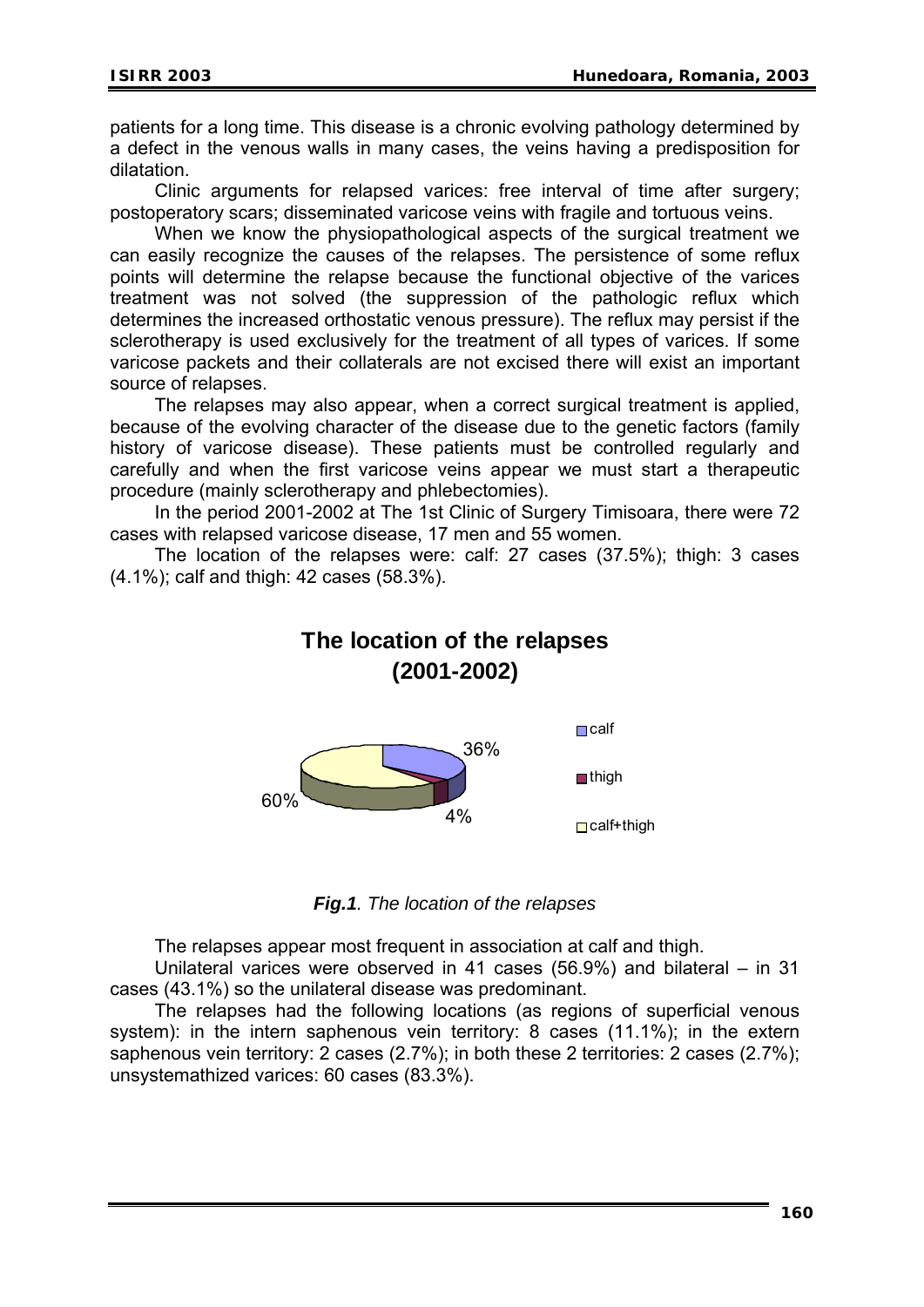

*Fig. 2. The affected venous territories* 

The majority of the relapses were unsystemathized.

In some cases, the relapses were associated with signs and symptoms of chronic venous insufficiency as calf ulcer. So we observed at 2 cases (2.7%) trophic changes of the skin (pigmentations, atrophies of the) and active calf ulcers in 16 cases (22.2%).

Another associations were with acute superficial thrombophlebitis in 8 cases (11.1%), acute deep thrombophlebitis in 3 cases (4.1%) and with postthrombotic syndrome in 6 cases (8.3%).

The previous surgeries, carried on before the appearance of the relapses, were: crossectomy of the intern saphenous vein associated with phlebectomies: 2 cases (2.7%); intern saphenectomy: 42 cases (58.3%); extern saphenectomy: 1 case (1.3%); intern and extern saphenectomy: 3 cases (4.1%); phlebectomies: 13 cases (18%); sclerotherapy: 8 cases (11.1%); intern saphenectomy associated with sclerotherapy: 1 case (1.3%); intern saphenectomy associated with phlebectomies: 2 cases (2.7%).

The types of therapeutic methods applied for the relapses were: sclerotherapy: 5 cases (6.9%); intern saphenectomy associated with phlebectomies: 5 cases (6.9%); intern saphenectomy associated with perforating veins ligations: 1 case (1.3%); phlebectomies: 9 cases (12.5%); phlebectomies associated with intraoperatory sclerotherapy with catgut: 21 cases (29.1%); plastic reconstructive surgery for the calf ulcer: 1 case (1.3%); medical treatment (antiinflammatory and anticoagulant drugs): 7 cases (9.7%); perforating veins ligations associated with sclerotherapy with catgut: 2 cases (2.7%); intern saphenectomy associated with phlebectomies and sclerotherapy with catgut: 3 cases (4.1%); without treatment (patients that entered the hospital for another surgical pathology): 3 cases (4.1%); perforating veins ligations associated with valvuloplasty of the popliteal vein: 1 case (1.3%); subfascial endoscopic perforating veins ligations at calf: 5 cases (6.9%); perforating veins ligations associated with phlebectomies and sclerotherapy: 2 cases (2.7%); perforating veins ligations (calves and thighs): 2 cases (2.7%); perforating veins ligations associated with phlebectomies: 2 cases (2.7%); perforating veins ligations associated with intern saphenectomy and phlebectomies: 1 case (1.3%); CHIVA operation associated with phlebectomies and sclerotherapy: 1 case (1.3%); crossectomy of the intern saphenous vein associated with phlebectomies: 1 case (1.3%).